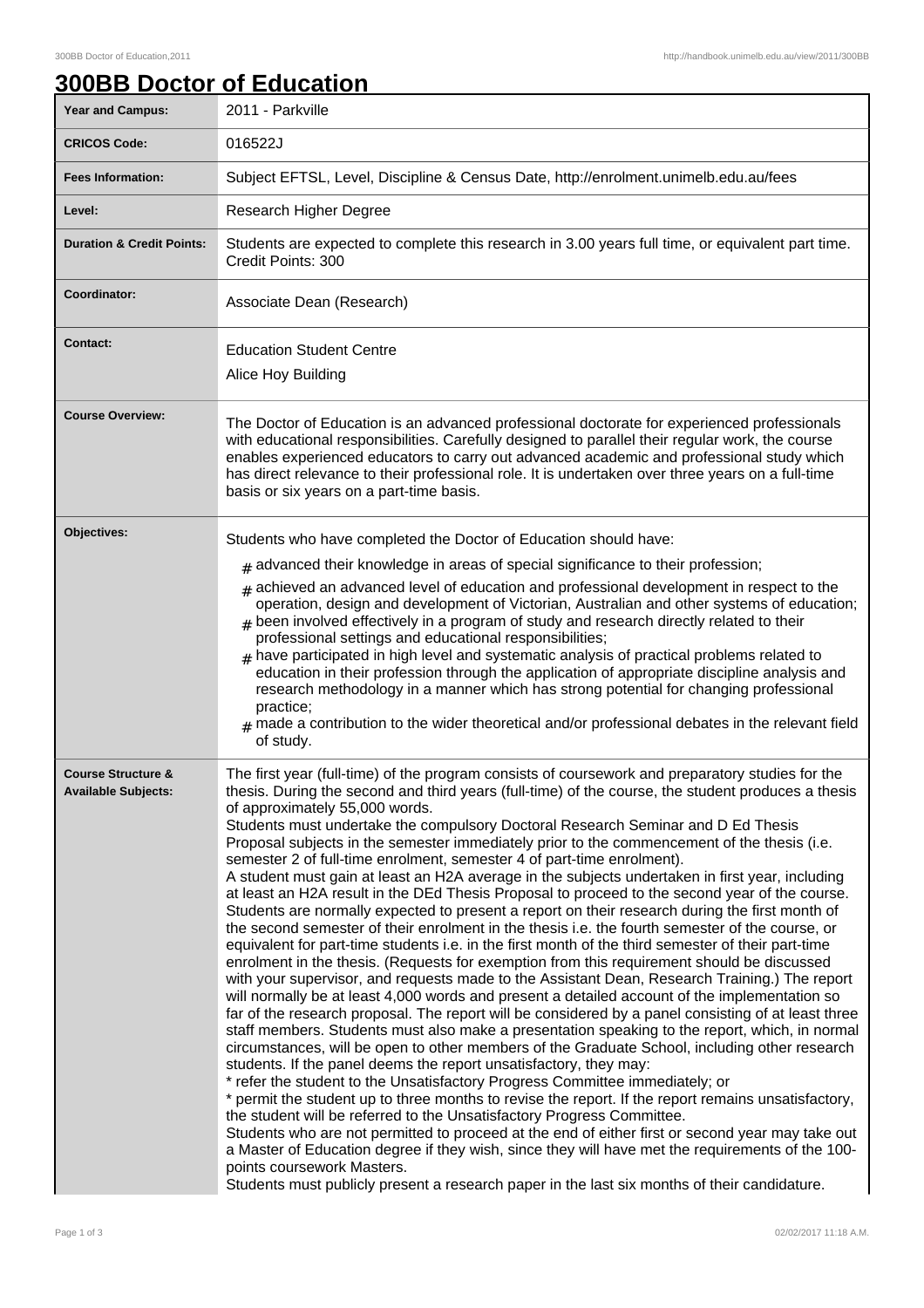|                                                   | Students must undertake Doctoral Research Seminar subject and the DEd Thesis Proposal<br>subject immediately prior to the commencement of the thesis.                                                                                                                                                                                                                                                                                                                                                                                                                                                                |                                              |                          |  |  |  |
|---------------------------------------------------|----------------------------------------------------------------------------------------------------------------------------------------------------------------------------------------------------------------------------------------------------------------------------------------------------------------------------------------------------------------------------------------------------------------------------------------------------------------------------------------------------------------------------------------------------------------------------------------------------------------------|----------------------------------------------|--------------------------|--|--|--|
| <b>Subject Options:</b>                           | Year 1 (Coursework Year)<br>Compulsory subjects (normally taken in the second semester of full-time enrolment, fourth<br>semester of part-time enrolment.                                                                                                                                                                                                                                                                                                                                                                                                                                                            |                                              |                          |  |  |  |
|                                                   | If the student has undertaken an Educational Research methodology subject in their Masters<br>degree that is deemed sufficient methodological background for the proposed thesis they will<br>undertake:                                                                                                                                                                                                                                                                                                                                                                                                             |                                              |                          |  |  |  |
|                                                   | Coursework (3 x 25-point subjects) 75 points (see below for details)                                                                                                                                                                                                                                                                                                                                                                                                                                                                                                                                                 |                                              |                          |  |  |  |
|                                                   | <b>Subject</b>                                                                                                                                                                                                                                                                                                                                                                                                                                                                                                                                                                                                       | <b>Study Period Commencement:</b>            | Credit<br>Points:        |  |  |  |
|                                                   | EDUC90320 Doctoral Research Seminar                                                                                                                                                                                                                                                                                                                                                                                                                                                                                                                                                                                  | Semester 1, Semester 2                       | 12.50                    |  |  |  |
|                                                   | EDUC90319 Doctor of Education Thesis Proposal                                                                                                                                                                                                                                                                                                                                                                                                                                                                                                                                                                        | Semester 1, Semester 2                       | 12.50                    |  |  |  |
|                                                   | If the student has not undertaken an Educational Research Methodology subject in their<br>Masters degree, or the research methodology of their Masters degree is deemed insufficient<br>background for the study, then they will undertake:                                                                                                                                                                                                                                                                                                                                                                          |                                              |                          |  |  |  |
|                                                   | Coursework (2 x 25-point subjects) 50 points (see below for details)                                                                                                                                                                                                                                                                                                                                                                                                                                                                                                                                                 |                                              |                          |  |  |  |
|                                                   | Research Methods in Education 25 points                                                                                                                                                                                                                                                                                                                                                                                                                                                                                                                                                                              |                                              |                          |  |  |  |
|                                                   | Research Methods must be completed before the compulsory subjects (460-702 and 460-703)<br>are undertaken (ie. in first semester of full time enrolment, in semesters 1 -3 of part-time<br>enrolment)                                                                                                                                                                                                                                                                                                                                                                                                                |                                              |                          |  |  |  |
|                                                   | <b>Subject</b>                                                                                                                                                                                                                                                                                                                                                                                                                                                                                                                                                                                                       | <b>Study Period Commencement:</b>            | Credit<br>Points:        |  |  |  |
|                                                   | EDUC90326 Research Methods in Education                                                                                                                                                                                                                                                                                                                                                                                                                                                                                                                                                                              | Semester 1                                   | 25                       |  |  |  |
|                                                   | <b>Years 2 and 3 (Thesis)</b><br>Credit points are not assigned to the research thesis subjects that are offered as part of<br>graduate research courses. The load or weight varies according to the duration and structure of<br>the course, enrolment status (ie. full-time or part-time), etc.                                                                                                                                                                                                                                                                                                                    |                                              |                          |  |  |  |
|                                                   | <b>Subject</b>                                                                                                                                                                                                                                                                                                                                                                                                                                                                                                                                                                                                       | <b>Study Period Commencement:</b>            | <b>Credit</b><br>Points: |  |  |  |
|                                                   | EDUC90317 Doctor of Education Thesis                                                                                                                                                                                                                                                                                                                                                                                                                                                                                                                                                                                 | RHD First Half Year, RHD<br>Second Half Year | Not<br>Assigned          |  |  |  |
|                                                   | Coursework subjects available<br>Students are able to undertake appropriate subjects from the <b>Master of Education (//view/</b><br>current/960AC) and the specialist Masters courses. For more information on available subjects                                                                                                                                                                                                                                                                                                                                                                                   |                                              |                          |  |  |  |
| <b>Entry Requirements:</b>                        | An applicant may be eligible for entry into the Doctor of Education if the applicant has:                                                                                                                                                                                                                                                                                                                                                                                                                                                                                                                            |                                              |                          |  |  |  |
|                                                   | $_{\#}$ completed a Masters degree or equivalent in the discipline of Education or a cognate field<br>relevant to the proposed area of study, with at least an H2A average over the course;<br>$_{\text{\#}}$ a documented record of at least five full-time equivalent years of professional or teaching<br>experience in a field relevant to the proposed area of study: and<br>$#$ evidence of capacity to undertake research. (Such evidence may be the completion of a<br>research Masters thesis, producing a sustained policy document, conference presentations,<br>articles in professional journals, etc). |                                              |                          |  |  |  |
| <b>Core Participation</b><br><b>Requirements:</b> | The Melbourne Graduate School of Education welcomes applications from students with<br>disabilities. It is University and Graduate School policy to take reasonable steps to enable<br>the participation of students with disabilities, and reasonable adjustments will be made to<br>enhance a student's participation in the Graduate School's programs. The core participation<br>requirements for study in the Melbourne Graduate School of Education are: In all courses The                                                                                                                                    |                                              |                          |  |  |  |